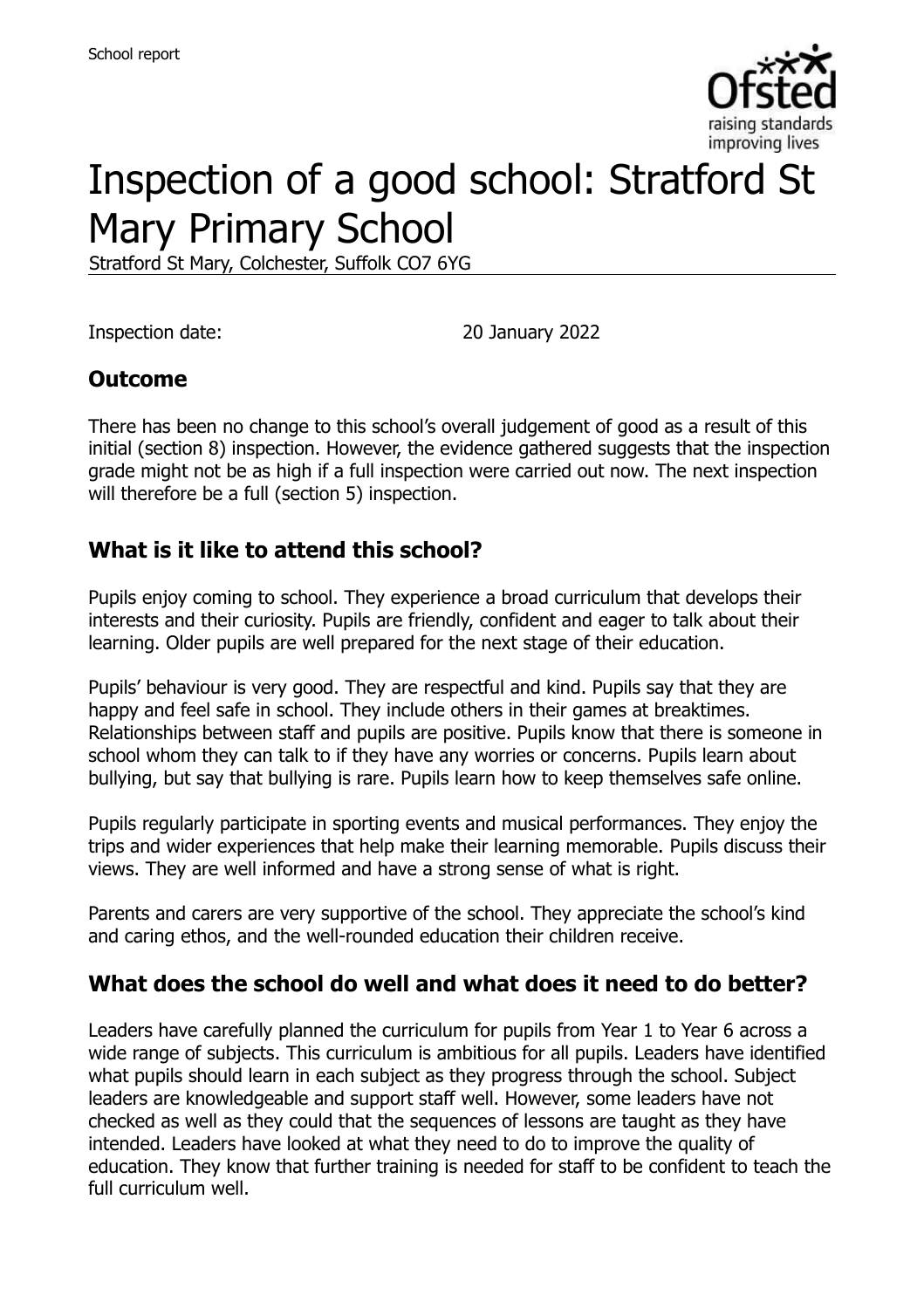

Leaders provide effective support to pupils with special educational needs and/or disabilities (SEND). Leaders work well with other agencies. Staff receive helpful guidance and support to work with pupils to help them overcome challenges. Pupils with SEND are helped to be successful in school.

Leaders promote reading. Pupils read widely and often. Teachers carefully select texts that extend pupils' knowledge and understanding of the world. Pupils enjoy talking about the books they read. Children in Reception and pupils in Year 1 take part in daily phonics sessions. However, in these sessions, pupils do not practise saying their sounds clearly enough to secure their phonics knowledge. A few pupils find it difficult to use their sounds well to help them read unfamiliar words in their reading books. Less confident readers are not developing their fluency and independence in reading as quickly as they could. Leaders have identified a new programme to support the systematic teaching of synthetic phonics and early reading, which they are planning to introduce over this year. This includes training and guidance for staff.

Leaders have considered the impact of the pandemic on pupils' learning. At the start of lessons, pupils revisit and review what they know and can remember from what they have learned before. This is helping pupils secure important knowledge before they move on to new learning. Leaders recognise that pupils have missed time with their peers. Leaders have ensured that younger pupils and children in Reception have additional opportunities to support their social and emotional development. This is proving successful.

Children in the early years foundation stage share resources, take turns and play well together. They respond well to adults and listen carefully to instructions. Children are developing their language well.

The provision for pupils' wider development is strong. Pupils develop their understanding of diversity and celebrate difference. Pupils learn about developing healthy relationships and friendships. They understand that people live in different kinds of families. Pupils have a well-developed sense of fairness and they challenge injustice.

Governors are clear about their statutory duties and coordinate their work effectively. They are knowledgeable and bring a range of relevant skills to their role, and seek external advice to inform their work. Governors ensure that leaders maintain a strong focus on safeguarding. They hold leaders to account for the outcomes that pupils achieve. Governors should also satisfy themselves that the quality of education that pupils receive fully reflects the ambition of the planned curriculum.

### **Safeguarding**

The arrangements for safeguarding are effective.

Leaders have established a positive culture of safeguarding. All staff receive regular and relevant training. This keeps safeguarding at the forefront of everyone's mind. Staff know how to recognise the potential signs of abuse. Staff are confident in the procedures for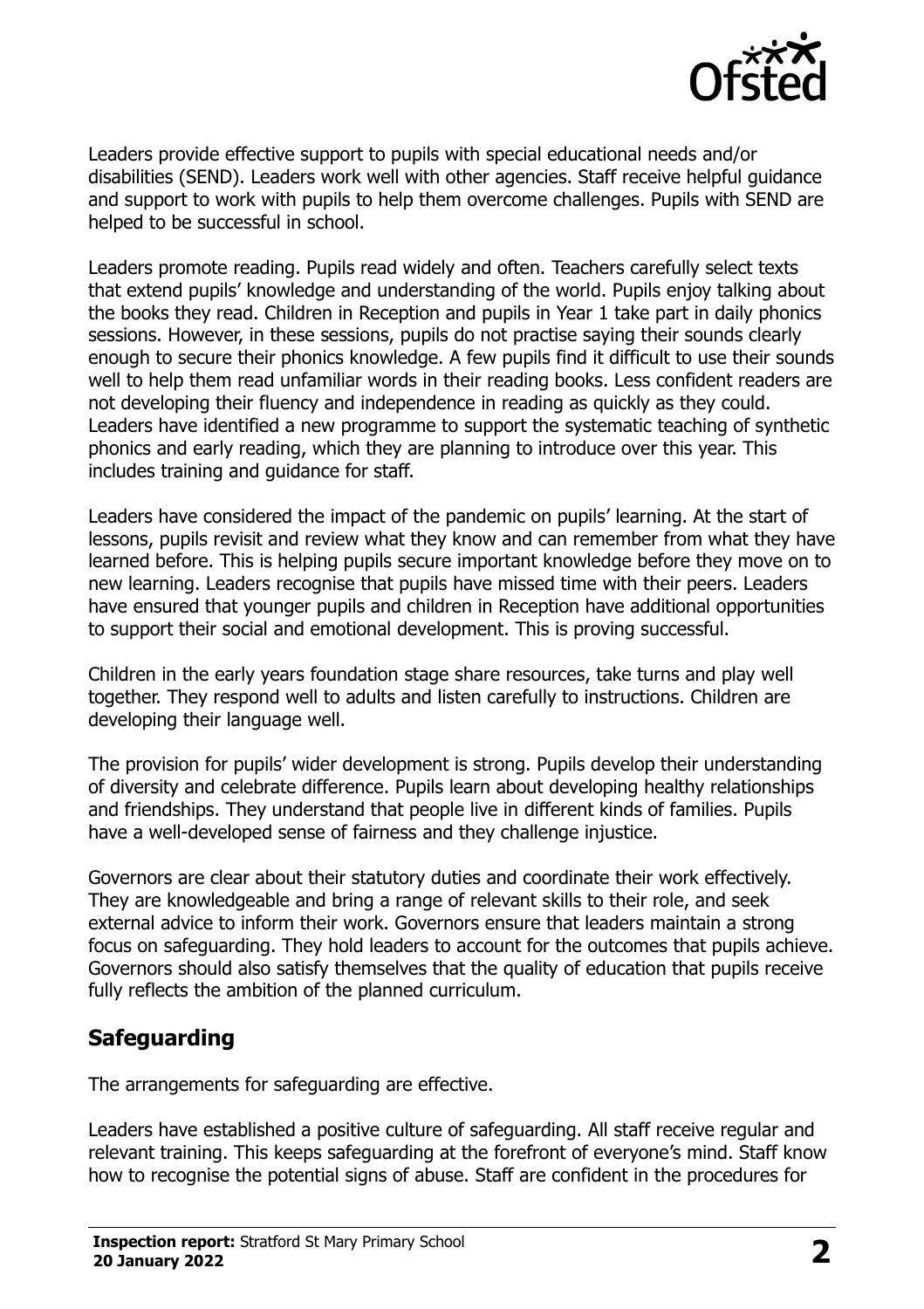

recording and reporting safeguarding concerns. Pupils learn how to keep themselves and others safe.

Leaders carry out comprehensive pre-employment checks before new staff join the school. These checks are recorded in the school's single central record, which is kept up to date.

# **What does the school need to do to improve?**

# **(Information for the school and appropriate authority)**

- Leaders plan to introduce a new programme to support the systematic teaching of synthetic phonics and early reading. Leaders should ensure that staff receive the guidance and training they need to implement the programme effectively, so that all children make a positive start in learning to read from the moment they join the Reception class.
- Some leaders have not been able to check the consistent implementation of their subject curriculum plans. Leaders should provide staff with the training needed to teach all subjects as intended.

# **Background**

When we have judged a school to be good, we will then normally go into the school about once every four years to confirm that the school remains good. This is called a section 8 inspection of a good or outstanding school, because it is carried out under section 8 of the Education Act 2005. We do not give graded judgements on a section 8 inspection. However, if we find evidence that a school would now receive a higher or lower grade, then the next inspection will be a section 5 inspection. Usually this is within one to two years of the date of the section 8 inspection. If we have serious concerns about safeguarding, behaviour or the quality of education, we will deem the section 8 inspection a section 5 inspection immediately.

This is the first section 8 inspection since we judged the school to be good in January 2017.

### **How can I feed back my views?**

You can use [Ofsted Parent View](https://parentview.ofsted.gov.uk/) to give Ofsted your opinion on your child's school, or to find out what other parents and carers think. We use information from Ofsted Parent View when deciding which schools to inspect, when to inspect them and as part of their inspection.

The Department for Education has further [guidance](http://www.gov.uk/complain-about-school) on how to complain about a school.

If you are the school and you are not happy with the inspection or the report, you can [complain to Ofsted.](https://www.gov.uk/complain-ofsted-report)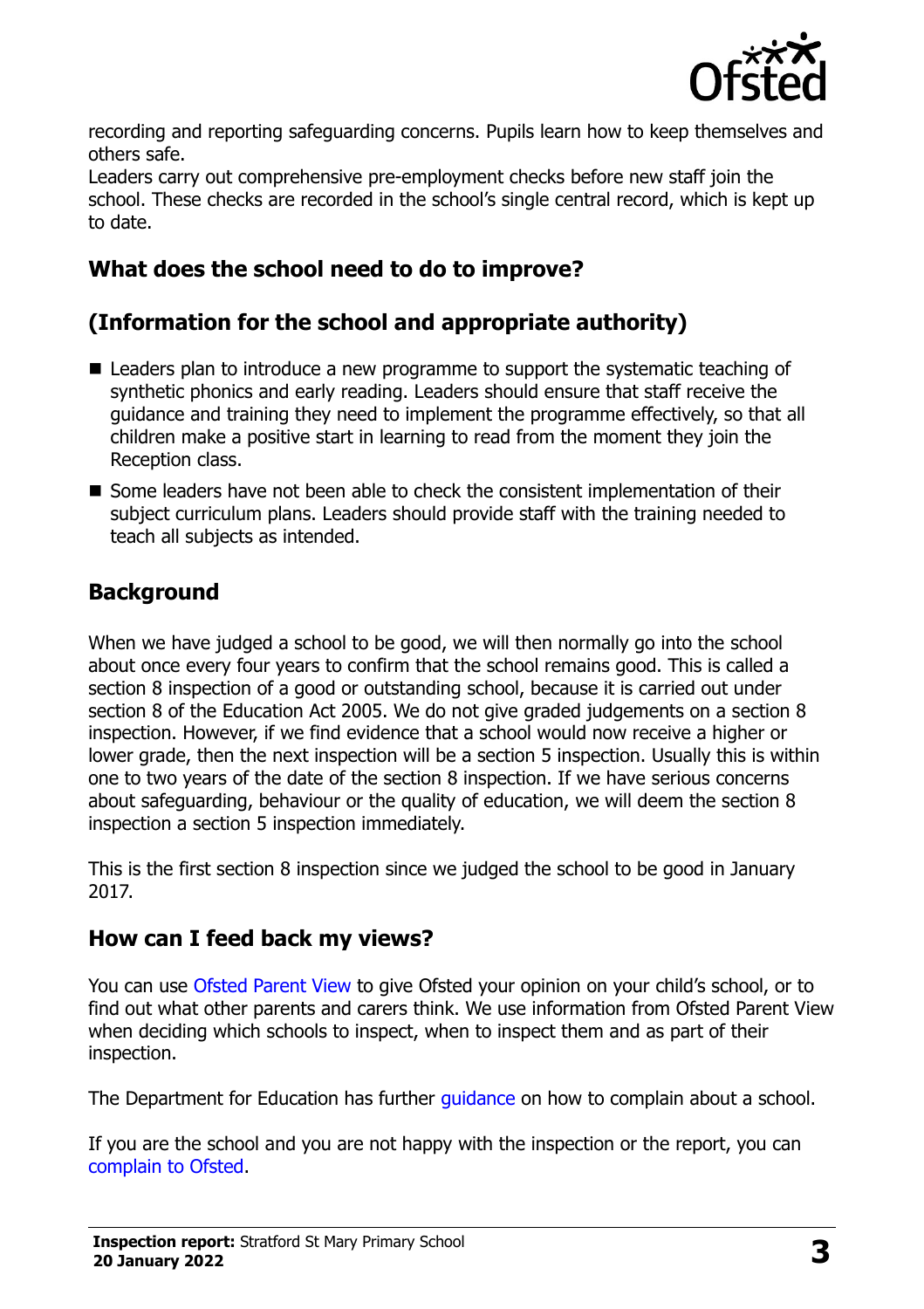

# **Further information**

You can search for [published performance information](http://www.compare-school-performance.service.gov.uk/) about the school.

In the report, '[disadvantaged pupils](http://www.gov.uk/guidance/pupil-premium-information-for-schools-and-alternative-provision-settings)' refers to those pupils who attract government pupil premium funding: pupils claiming free school meals at any point in the last six years and pupils in care or who left care through adoption or another formal route.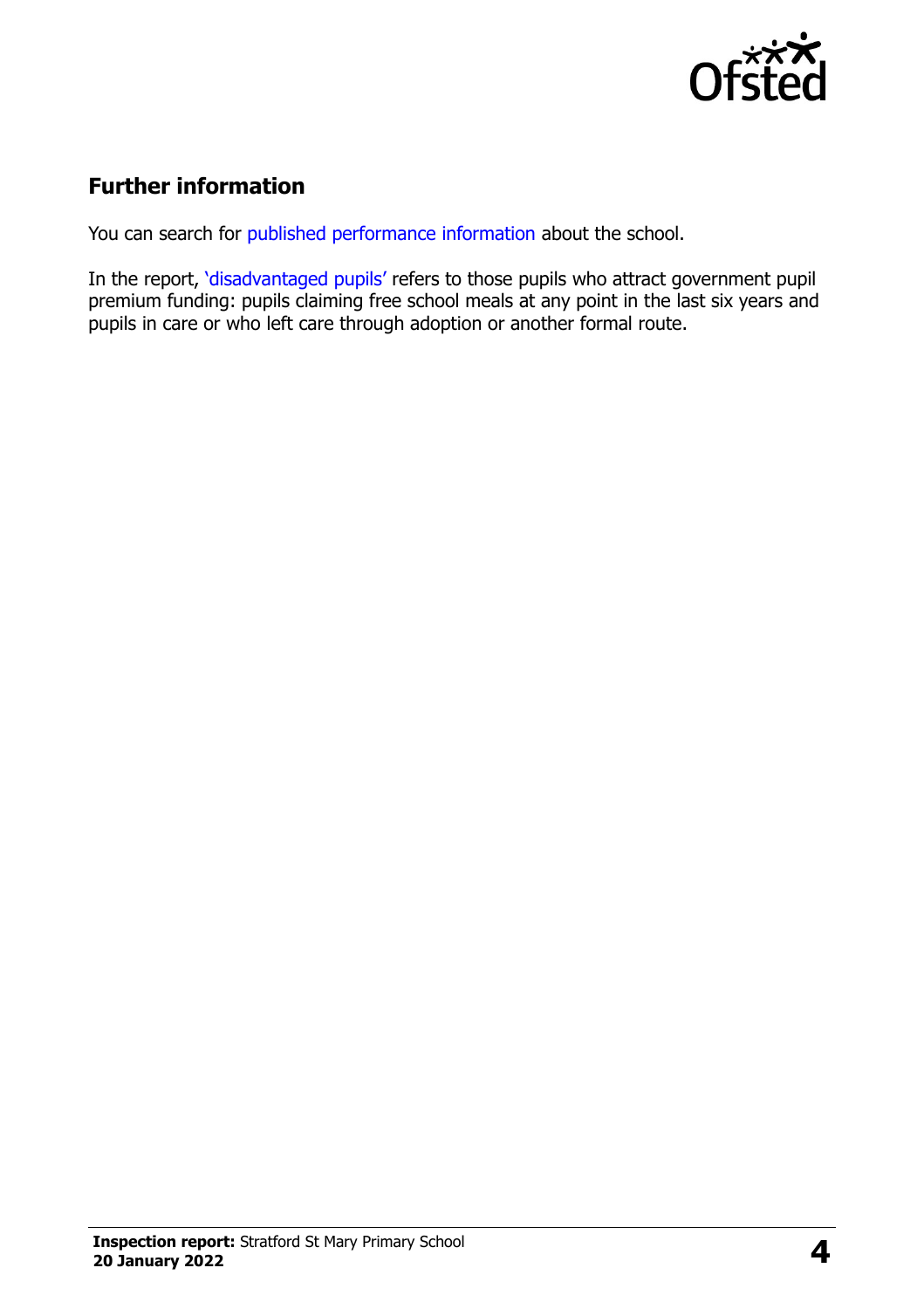

## **School details**

| Unique reference number             | 124675                                                               |
|-------------------------------------|----------------------------------------------------------------------|
| <b>Local authority</b>              | <b>Suffolk</b>                                                       |
| <b>Inspection number</b>            | 10211208                                                             |
| <b>Type of school</b>               | Primary                                                              |
| <b>School category</b>              | Community                                                            |
| Age range of pupils                 | 4 to 11                                                              |
| <b>Gender of pupils</b>             | Mixed                                                                |
| Number of pupils on the school roll | 95                                                                   |
| <b>Appropriate authority</b>        | The governing body                                                   |
| <b>Chair of governing body</b>      | <b>Matthew Carney</b>                                                |
| <b>Headteacher</b>                  | Karen Bilner                                                         |
| Website                             | www.stratfordstmaryprimary.co.uk                                     |
| Date of previous inspection         | 18 January 2017, under section 8 of the<br><b>Education Act 2005</b> |

### **Information about this school**

- The chair of governors was appointed in June 2019.
- $\blacksquare$  There is a breakfast club for pupils that is run by a private provider.
- There is an independent pre-school that operates on the school site.

# **Information about this inspection**

This was the first routine inspection the school had received since the COVID-19 pandemic began. The inspectors discussed the impact of the pandemic with school leaders, and have taken that into account in their evaluation.

- Inspectors met with the headteacher and with school staff.
- The lead inspector met with the chair of governors, the vice-chair of governors and two further members of the governing body.
- The lead inspector spoke with the school's standards and excellence officer from the local authority.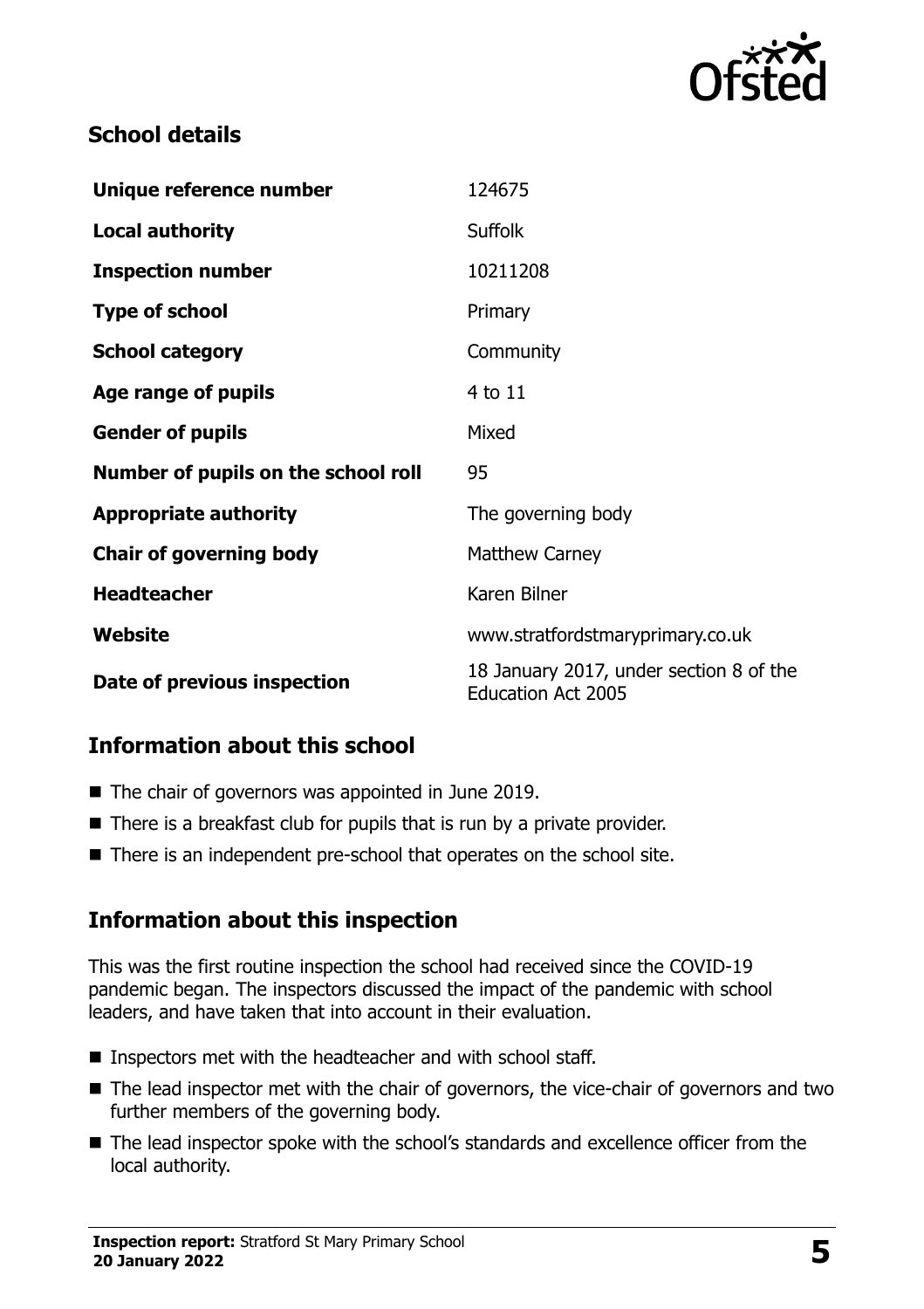

- Inspectors carried out deep dives in early reading, mathematics and history. They carried out a range of activities, including meeting with subject leaders, visiting lessons, evaluating leaders' curriculum plans, speaking with pupils, considering work in pupils' books and meeting with teachers. The lead inspector observed pupils reading.
- The lead inspector met with the headteacher to discuss the provision for pupils with SEND.
- Inspectors reviewed the information available on the school's website, including information about the curriculum and school policies.
- The lead inspector met with the designated lead for safeguarding to discuss the school's arrangements for reporting and recording safeguarding concerns, and training for school staff.
- The lead inspector scrutinised the single central record of pre-employment checks.
- The lead inspector discussed with the headteacher how behavioural incidents are followed up. Inspectors observed pupils' behaviour in lessons and during breaktimes.
- Inspectors considered the 54 responses to Ofsted Parent View, including 37 free-text comments. Inspectors also considered the 12 responses to the Ofsted staff survey. Inspectors spoke with pupils to gather their views of the school.

#### **Inspection team**

Katherine Douglas, lead inspector Her Majesty's Inspector Isabel Davis **Her Majesty's Inspector**